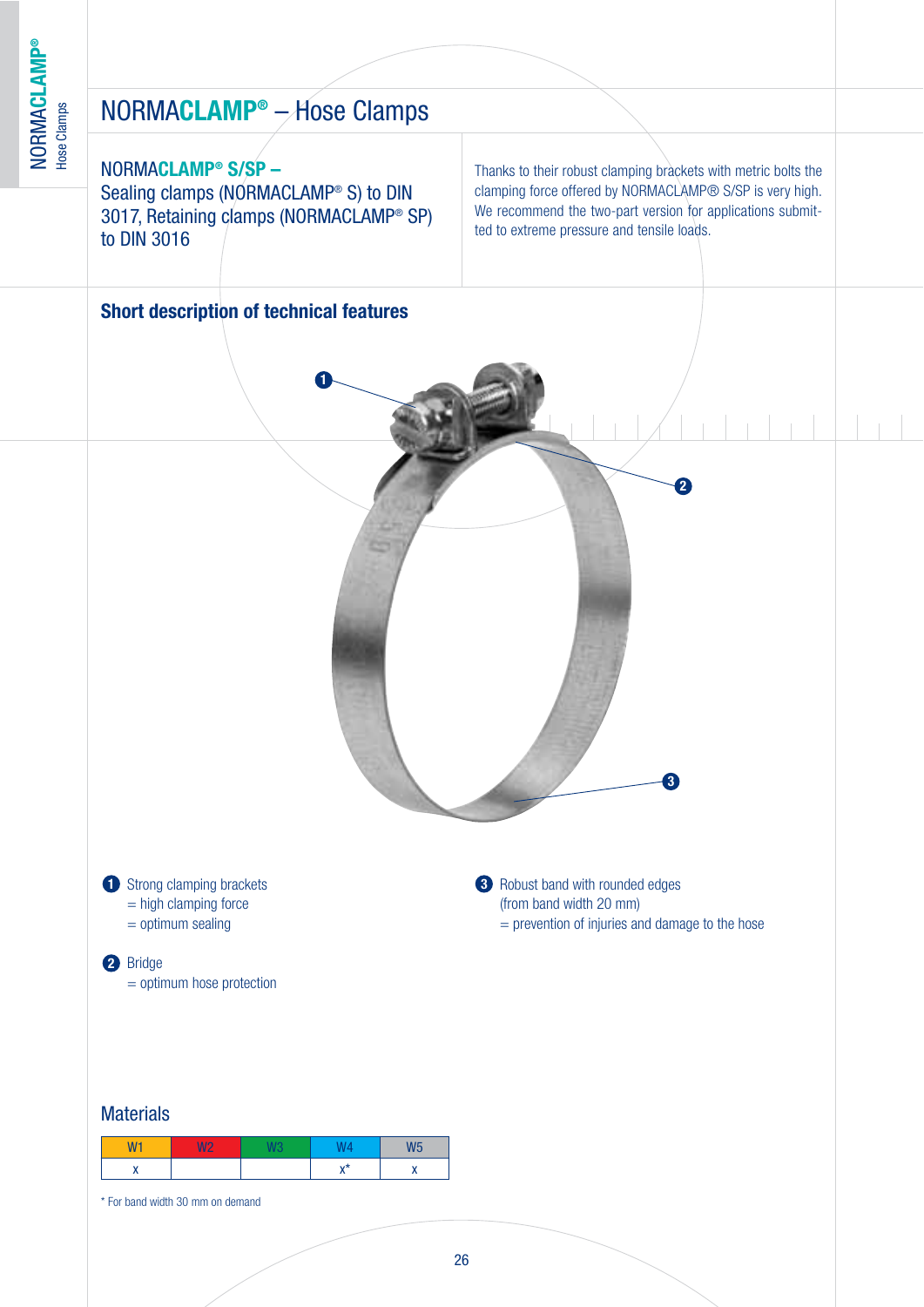**®**

## NORMA**CLAMP®** – Hose Clamps

#### **Bolts**

|                  | Zy       | <b>Sz</b> | <b>Sk</b> |
|------------------|----------|-----------|-----------|
|                  |          |           |           |
| Band width 5 mm  | M 2 x 12 |           |           |
| Band width 7 mm  | M 3 x 16 |           |           |
| Band width 9 mm  | M 4 x 22 |           |           |
| Band width 12 mm |          | M 5 x 25  |           |
| Band width 15 mm |          | M 6 x 30  |           |
| Band width 20 mm |          | M 8 x 40  |           |
| Band width 25 mm |          |           | M 10 x 45 |
| Band width 30 mm |          |           | M 12 x 65 |

The following band widths will be supplied with special screws on request: Band width 9 mm – Thumbscrew Band width 12 mm – Eye screw Band width 25 mm – Eye screw

## Static torques to DIN 3017-2

| <b>Band width</b> | <b>Static tightening torque</b> | <b>Static test torque</b> |  |  |  |
|-------------------|---------------------------------|---------------------------|--|--|--|
| (mm)              | <b>Nm</b>                       | <b>Nm</b>                 |  |  |  |
| $b_1$             |                                 | max.                      |  |  |  |
| 7                 | 0.5                             | 0.6                       |  |  |  |
| 9                 | 1.2                             | 1.5                       |  |  |  |
| 12                | 1.5                             | 1.8                       |  |  |  |
| 15                | 4                               | 4.8                       |  |  |  |
| 20                | 12                              | 14.5                      |  |  |  |
| 25                | 30                              | 36                        |  |  |  |
| 30                | 70                              | 84                        |  |  |  |
|                   |                                 |                           |  |  |  |

## The advantages at a glance

- High clamping force
- Optimal clamping force distribution
- Available with optional angles, consoles or brackets
- Available with optional rubber sleeve for vibration damping and protection against creeping water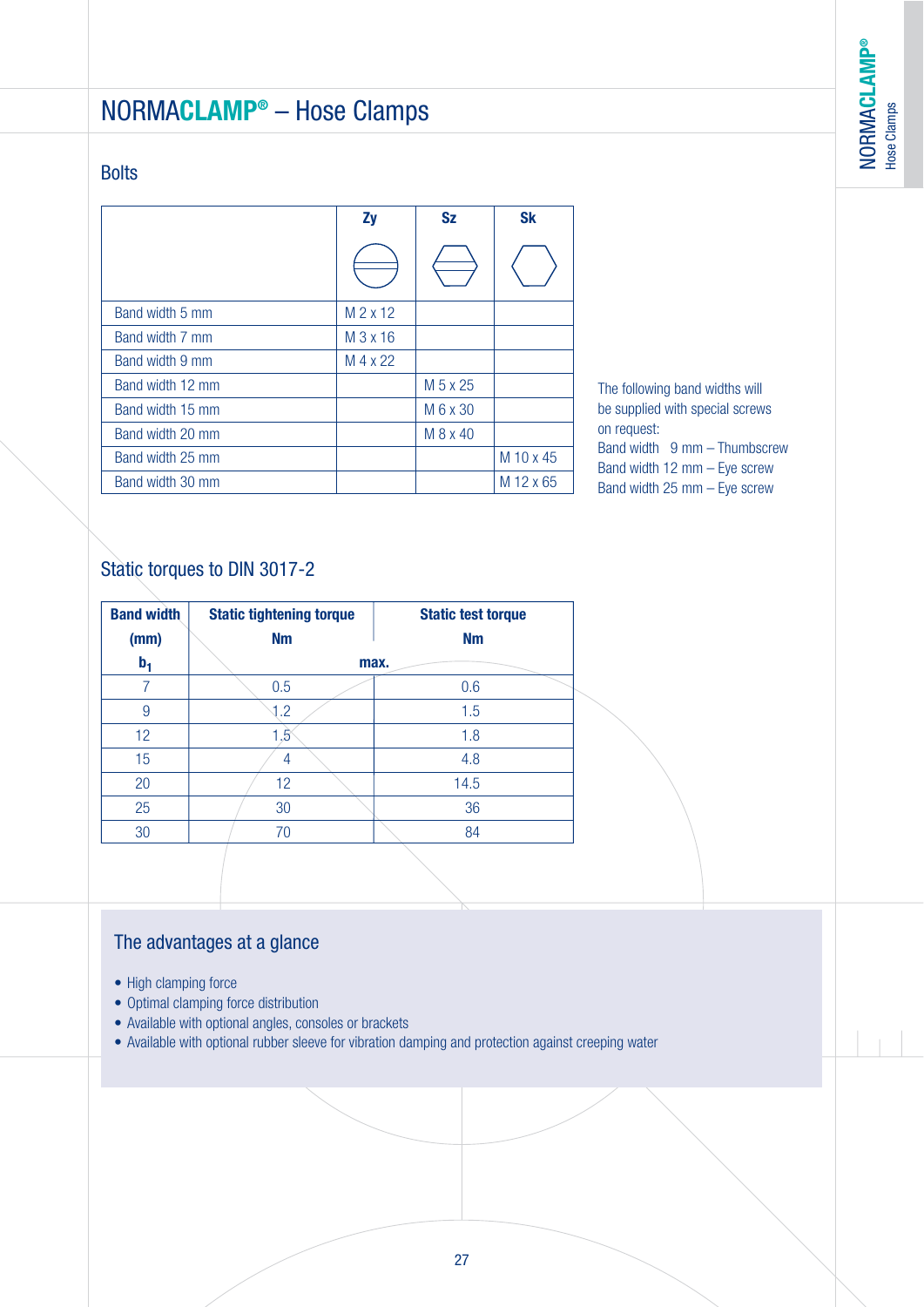## **Clamp Types**



### NORMA**CLAMP® S**

Hose sealing clamps are used to seal rubber and plastic hoses as well as rubber sleeves on pipe ends or connecting spigots.

Larger diameters can be connected without problems using two-part clamps.

Sizes are stepped up in 1 mm intervals.



## NORMA**CLAMP® SP**

Retaining clamps are suitable for clamping containers, pipes and cables.



## NORMA**CLAMP® SPGU**

Clamps with rubber profile are available from band width 9 mm. They are suitable for use when vibration damping or protection against creeping water is required.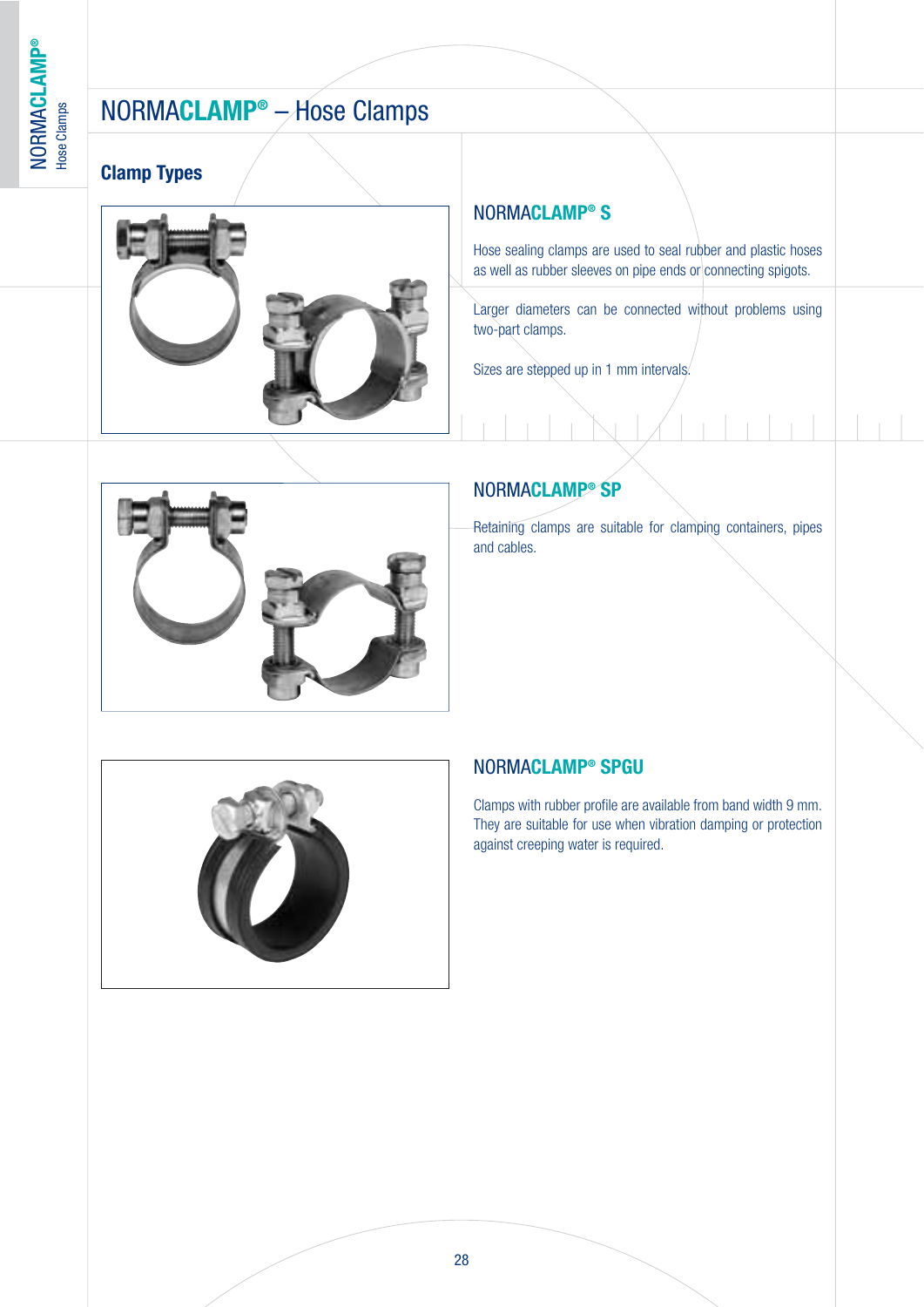# NORMA**CLAMP®** – Hose Clamps

## **Technical features**

## Corrosion resistance

| <b>Material</b> | Corrosion resistance in salt spray testing |
|-----------------|--------------------------------------------|
| W1              | Min. $72 h$                                |
| W4              | Min. 240 h                                 |
| W5              | Min. 400 h                                 |

| <b>Band</b><br>width<br>b <sub>1</sub> | Min.<br>dia-<br>meter |                | <b>Material thickness (mm)</b> |                |                  |                          |                          |                          | <b>Rubber profile (mm)</b> |
|----------------------------------------|-----------------------|----------------|--------------------------------|----------------|------------------|--------------------------|--------------------------|--------------------------|----------------------------|
| (mm)                                   | (mm)                  |                | S                              |                |                  | <b>SP</b>                |                          |                          | <b>SPGU</b>                |
|                                        |                       | W <sub>1</sub> | <b>W4</b>                      | W <sub>5</sub> | W <sub>1</sub>   | W <sub>4</sub>           | W <sub>5</sub>           | $b_1$                    | s <sub>2</sub>             |
| 5                                      | $5^{\circ}$           | 0.2            | -                              |                | 0.2              | $\overline{\phantom{0}}$ | $\overline{\phantom{m}}$ | $\overline{\phantom{0}}$ |                            |
| $\overline{7}$                         | 6                     | 0.3 / 0.4      |                                | 0.4            | 0.4              |                          | 0.4                      |                          |                            |
| 9                                      | 9                     | 0.4            |                                | 0.4            | 0.6              |                          | 0.4                      | 12.5                     | 1                          |
| 12                                     | 12                    | 0.5            |                                | 0.5            | 0.7              |                          | 0.5                      | 15                       | 1.2                        |
| 15                                     | 20                    | 0.6            |                                | 0.6            | 0.8              |                          | 0.6                      | 18.5                     | 1.5                        |
| 20                                     | 25                    | 1.0            |                                | 0.8            | (up to ø 47) 1.0 |                          | 0.8                      | 25                       | $\overline{2}$             |
|                                        |                       |                |                                |                | (from ø 48) 1.25 |                          |                          |                          |                            |
| 25                                     | $50**$                | 1.25           |                                | 1.0            | 1.25/1.5         |                          |                          | 31                       | 3                          |
| 30                                     | 80                    | 2.5            |                                |                | 2.5              |                          |                          | 36                       | 3                          |
| 30                                     | $100*$                |                | 2.5                            |                |                  | 2.5                      |                          | 36                       | 3                          |

\* Material W4  $\emptyset$  100 – 150 only available as two-part version

\*\*  $SPGU = 40$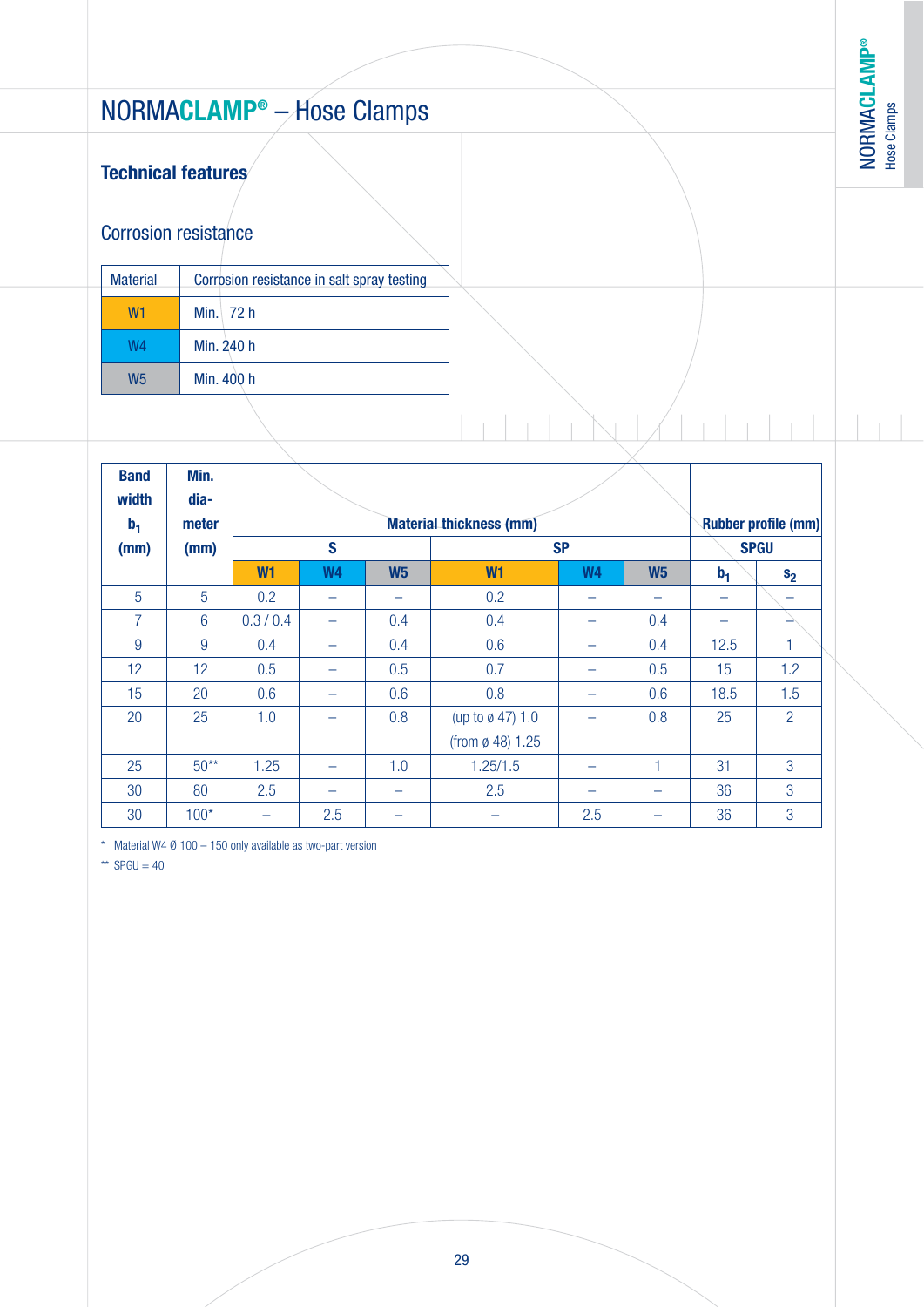#### **Rubber profiles**





Depending on the profile type (a or b) the rubber profiles are available either in Silicone or EPDM material.

- $B =$  Band width of the clamp
- $b_1$  = Width in mm
- $s_2$  = Material thickness in mm

### **Material Properties of Different Rubber Types**

| <b>Properties</b>                     |                     | <b>Silicone</b>     | <b>EPDM</b>         |
|---------------------------------------|---------------------|---------------------|---------------------|
| Tensile strength [N/mm <sup>2</sup> ] |                     | 8.5                 | min.8               |
| Breaking elongation [%]               |                     | 420                 | 350                 |
| <b>Shore Hardness A</b>               |                     | $70 \pm 5$          | $70 \pm 5$          |
| Temperature [°C]                      |                     | $-60$ ° to $+170$ ° | $-40$ ° to $+120$ ° |
| Resistance:                           | Weather & Ozone     | Good                | Very good           |
|                                       | Ageing & Sun cracks | Very good           | Very good           |
|                                       | Petrol              | Average             | Not resistant       |
|                                       | Oils & greases      | Good                | Not resistant       |
|                                       | Alcohols            | Good                | Good                |
|                                       | Acids               | Average             | Good                |
|                                       | <b>Alkalis</b>      | Average             | Good                |

## **Applications in the automotive industry**

NORMACLAMP® S/SP/SPGU are especially suitable for use in commercial vehicles, e.g. :

- Retaining rubber and plastic hoses (NORMACLAMP® S)
- Retaining rubber sleeves on pipe ends or hose connectors (NORMACLAMP® S)
- Clamping and retaining containers, generators, pipes and cables (NORMACLAMP® S/SP)

Also, NORMACLAMP® S are being used by the automotive industry for the fastening of airbags. Safety parts of this kind are submitted to 100% testing.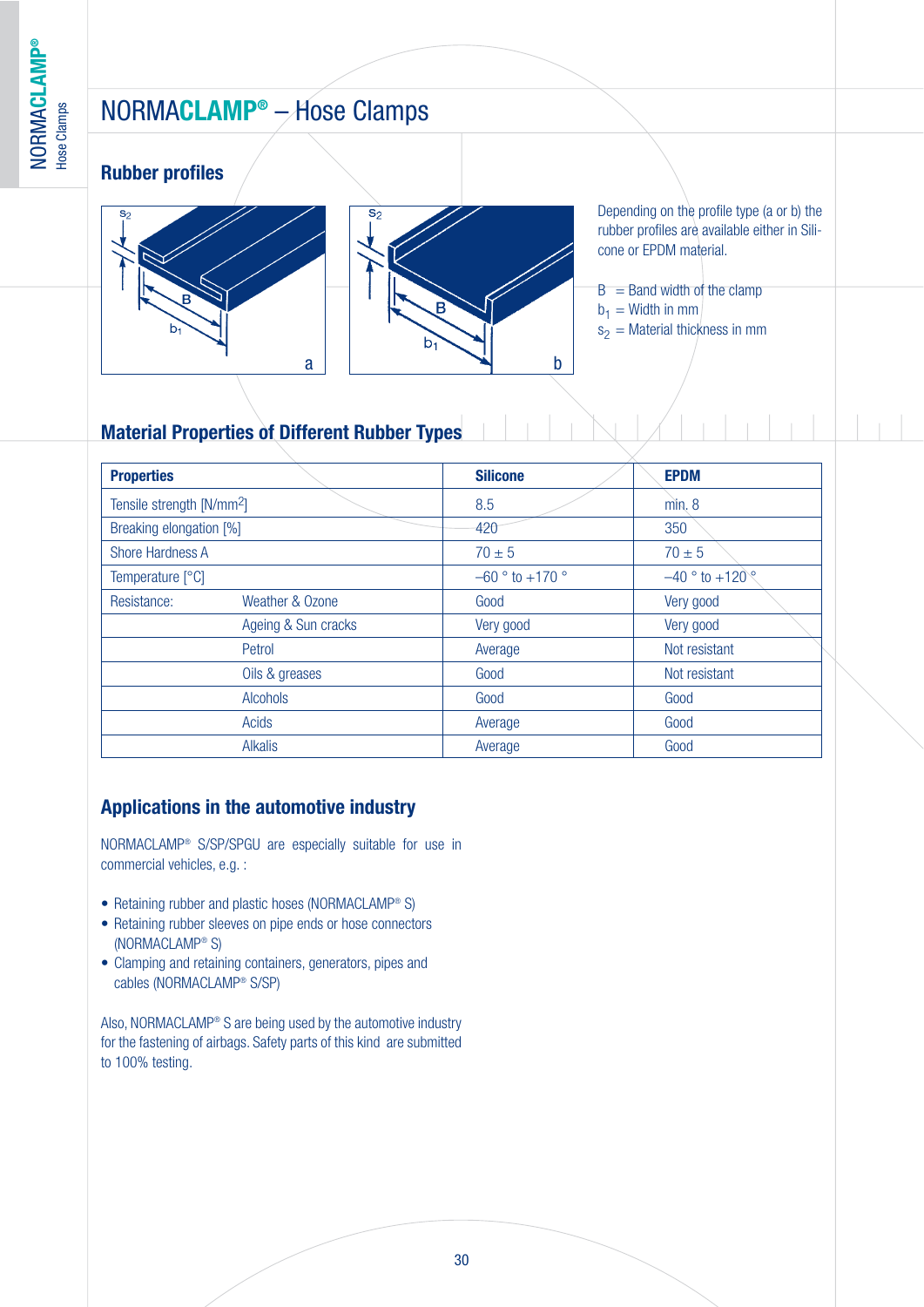**®**

# NORMA**CLAMP®** – Hose Clamps

### **Survey of sizes, band widths & materials** NORMA**CLAMP® S**

| Dia-        | <b>Band width</b> |         |                 |                |                    |                |                    |                    |                |
|-------------|-------------------|---------|-----------------|----------------|--------------------|----------------|--------------------|--------------------|----------------|
| meter       | 5 <sub>mm</sub>   | 7 mm    | 9 <sub>mm</sub> | <b>12 mm</b>   | <b>15 mm</b>       | <b>20 mm</b>   | <b>25 mm</b>       |                    |                |
| in mm       | Zy                | Zy      | Zy              | <b>Sz</b>      | <b>Sz</b>          | <b>Sz</b>      | <b>Sk</b>          | W <sub>1</sub>     | $W5*$          |
| 9<br>up to  | $\mathsf{X}$      |         |                 |                |                    |                |                    | $\sf X$            | $\chi$         |
| up to $10$  |                   | $\sf X$ | $\sf X$         |                |                    |                |                    | $\sf X$            | $\sf X$        |
| 15<br>from  |                   |         | $\mathsf{X}$    | $\sf X$        | $\chi$             |                |                    | $\mathsf X$        | $\sf X$        |
| 20<br>up to |                   |         | $\mathsf X$     | $\mathsf{X}$   | $\sf X$            |                |                    | $\sf X$            | $\sf X$        |
| 28<br>up to |                   |         |                 | $\overline{X}$ | $\sf X$            |                |                    | $\sf X$            | $\sf X$        |
| 30<br>up to |                   |         | $\sf X$         |                | $\sf X$            |                |                    | $\mathsf X$        | $\sf X$        |
| from 36     |                   |         | $\mathsf{X}$    |                | $\sf X$            | $\sf X$        |                    | $\sf X$            | $\sf X$        |
| up to<br>40 |                   |         | $\sf X$         |                | $\sf X$            | $\sf X$        |                    | $\sf X$            | $\sf X$        |
| 50<br>up to |                   |         | $\sf X$         |                | $\sf X$            | $\mathsf{X}$   | $\mathsf{X}$       | $\sf X$            | $\overline{X}$ |
| up to $60$  |                   |         | $\mathsf{X}$    |                | $\sf X$            | $\mathsf{X}$   | $\sf X$            | $\sf X$            | $\sf X$        |
| up to 70    |                   |         | $\mathsf{X}$    |                | $\mathsf{X}% _{0}$ | $\mathsf{X}$   | $\mathsf{X}$       | $\mathsf X$        | $\mathsf X$    |
| up to $75$  |                   |         | $\mathsf{X}$    |                |                    |                |                    | $\sf X$            | $\sf X$        |
| up to $80$  |                   |         |                 |                | $\sf X$            | $\sf X$        | $\mathsf{X}% _{0}$ | $\sf X$            | $\sf X$        |
| up to 90    |                   |         |                 |                | $\sf X$            | $\sf X$        | $\sf X$            | $\mathsf X$        | $\sf X$        |
| up to 100   |                   |         |                 |                | $\sf X$            | $\mathsf{X}$   | $\mathsf{X}$       | $\sf X$            | $\sf X$        |
| up to 110   |                   |         |                 |                |                    | $\sf X$        | $\sf X$            | $\sf X$            | $\sf X$        |
| up to 120   |                   |         |                 |                |                    | $\mathsf X$    | $\mathsf{X}% _{0}$ | $\mathsf X$        | $\overline{X}$ |
| up to 130   |                   |         |                 |                |                    | $\chi$         |                    | $\sf X$            | $\overline{X}$ |
| up to 140   |                   |         |                 |                |                    | $\sf X$        |                    | $\sf X$            | $\sf X$        |
| up to 150   |                   |         |                 |                |                    | $\mathsf{X}$   |                    | $\mathsf{X}% _{0}$ | $\sf X$        |
| up to 160   |                   |         |                 |                |                    | $\sf X$        |                    | $\sf X$            | $\sf X$        |
| up to 170   |                   |         |                 |                |                    | $\sf X$        |                    | $\sf X$            | $\sf X$        |
| up to 180   |                   |         |                 |                |                    | $\sf X$        |                    | $\sf X$            | $\sf X$        |
| up to 190   |                   |         |                 |                |                    | $\sf X$        |                    | $\sf X$            | $\sf X$        |
| up to 200   |                   |         |                 |                |                    | $\overline{X}$ |                    | $\overline{X}$     | $\overline{X}$ |

\* except for band width 5 mm

Sizes are increased in  $\frac{1}{1}$  mm steps.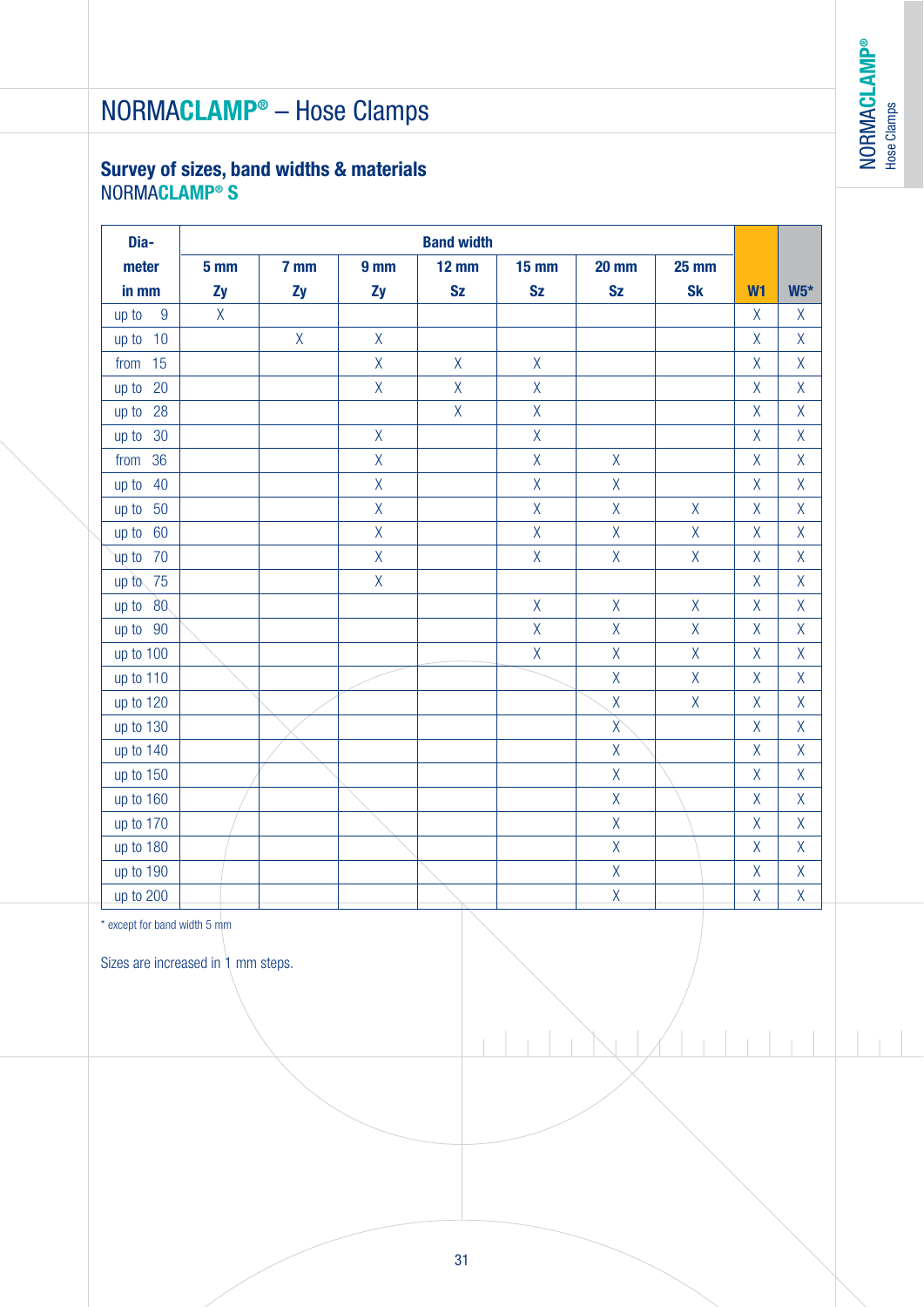### **Survey of sizes, band widths & materials** NORMA**CLAMP® SP**

| Dia-          | <b>Band width</b> |              |                 |              |                    |                         |              |                    |                    |
|---------------|-------------------|--------------|-----------------|--------------|--------------------|-------------------------|--------------|--------------------|--------------------|
| meter         | 5 <sub>mm</sub>   | 7 mm         | 9 <sub>mm</sub> | <b>12 mm</b> | <b>15 mm</b>       | <b>20 mm</b>            | <b>25 mm</b> |                    |                    |
| in mm         | Zy                | Zy           | Zy              | <b>Sz</b>    | <b>Sz</b>          | <b>Sz</b>               | <b>Sk</b>    | W <sub>1</sub>     | $W5*$              |
| up to<br>9    | $\overline{X}$    |              |                 |              |                    |                         |              | $\sf X$            | $\chi$             |
| up to $10$    |                   | $\mathsf{X}$ | $\mathsf{X}$    |              |                    |                         |              | $\overline{X}$     | $\mathsf{X}$       |
| 15<br>from    |                   |              | $\sf X$         | $\sf X$      | $\mathsf{X}% _{0}$ |                         |              | $\mathsf{X}% _{0}$ | $\mathsf{X}$       |
| 20<br>up to   |                   |              | $\mathsf X$     | $\sf X$      | $\mathsf{X}$       |                         |              | $\mathsf{X}% _{0}$ | $\mathsf{X}$       |
| 28<br>up to   |                   |              |                 | $\mathsf{X}$ | $\overline{X}$     |                         |              | $\sf X$            | $\mathsf{X}$       |
| 30<br>up to   |                   |              | $\sf X$         |              | $\mathsf{X}$       |                         |              | $\mathsf{X}$       | $\mathsf{X}$       |
| 36<br>from    |                   |              | $\mathsf X$     |              | $\mathsf{X}$       | $\mathsf{X}$            |              | $\mathsf{X}$       | $\mathsf{X}$       |
| up to<br>40   |                   |              | $\sf X$         |              | $\mathsf{X}$       | $\overline{X}$          |              | $\mathsf{X}% _{0}$ | $\mathsf{X}$       |
| 50<br>$up$ to |                   |              | $\mathsf{X}$    |              | $\overline{X}$     | $\overline{X}$          | $\mathsf{X}$ | $\overline{X}$     | $\mathsf{X}$       |
| 60<br>up to   |                   |              | $\mathsf{X}$    |              | $\sf X$            | $\overline{X}$          | $\sf X$      | $\sf X$            | $\mathsf{X}$       |
| 70<br>up to   |                   |              | $\mathsf X$     |              | $\mathsf{X}$       | $\mathsf{X}$            | $\mathsf{X}$ | $\mathsf{X}% _{0}$ | $\mathsf{X}$       |
| up to 75      |                   |              | $\overline{X}$  |              |                    |                         |              | $\overline{X}$     | $\overline{X}$     |
| 80<br>up to   |                   |              |                 |              | $\sf X$            | $\mathsf{X}$            | $\sf X$      | $\mathsf{X}% _{0}$ | $\mathsf{X}$       |
| up to 90      |                   |              |                 |              | $\sf X$            | $\mathsf{X}$            | $\mathsf{X}$ | $\sf X$            | $\mathsf{X}% _{0}$ |
| up to 100     |                   |              |                 |              | $\sf X$            | $\overline{X}$          | $\sf X$      | $\sf X$            | $\mathsf{X}$       |
| up to 110     |                   |              |                 |              |                    | $\sf X$                 | $\sf X$      | $\mathsf{X}% _{0}$ | $\mathsf{X}$       |
| up to 120     |                   |              |                 |              |                    | $\mathsf{X}$            | $\mathsf{X}$ | $\mathsf{X}% _{0}$ | $\mathsf{X}$       |
| up to 130     |                   |              |                 |              |                    | $\overline{X}$          |              | $\mathsf{X}% _{0}$ | $\mathsf{X}$       |
| up to 140     |                   |              |                 |              |                    | $\mathsf{X}$            |              | $\overline{X}$     | $\mathsf{X}$       |
| up to 150     |                   |              |                 |              |                    | $\overline{X}$          |              | $\overline{X}$     | $\mathsf{X}$       |
| up to 160     |                   |              |                 |              |                    | $\mathsf{X}$            |              | $\mathsf{X}$       | $\mathsf{X}$       |
| up to 170     |                   |              |                 |              |                    | $\mathsf{X}$            |              | $\sf X$            | $\mathsf{X}$       |
| up to 180     |                   |              |                 |              |                    | $\overline{X}$          |              | $\overline{X}$     | $\overline{X}$     |
| up to 190     |                   |              |                 |              |                    | $\mathsf{X}% _{0}$      |              | $\mathsf X$        | $\mathsf{X}$       |
| up to 200     |                   |              |                 |              |                    | $\overline{\mathsf{X}}$ |              | $\mathsf{X}$       | $\mathsf{X}$       |

\* except for band width 5 mm

Sizes are increased in 1 mm steps.